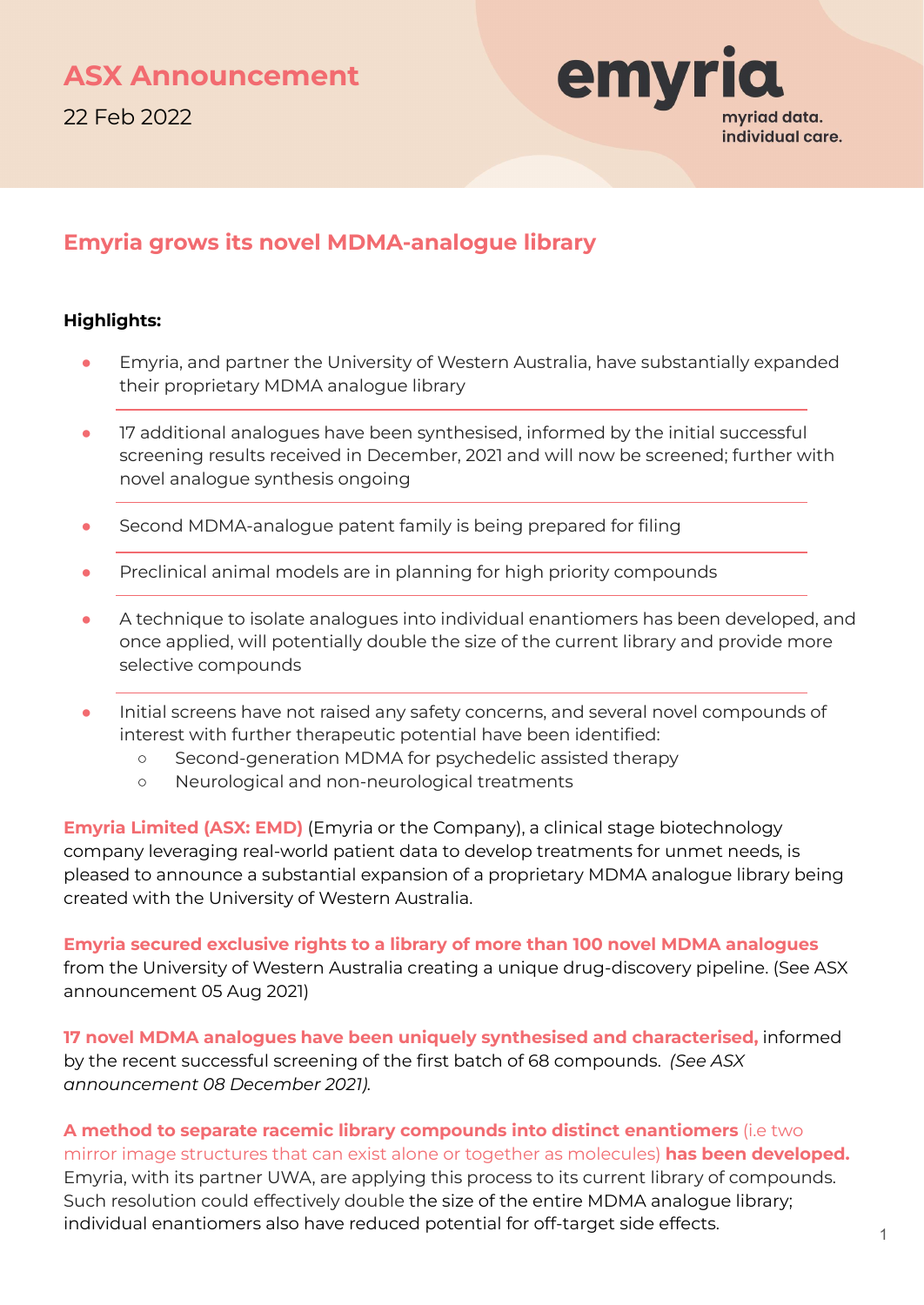

**A second batch of compounds is being prepared for shipping and screening this week**, following the positive initial MDMA-analogue screening results received in December 2021. Initial results expected by the end of the current quarter

**Emyria's Managing Director, Dr. Michael Winlo said**: *"Emyria's program to develop unique and proprietary MDMA-analogues for psychedelic assisted therapies and other neuropsychiatric disorders is making substantial progress.* 

*Following our recent positive screening results, a further 17 unique compounds have already been developed with partner UWA, and are now ready for screening. Many more are within reach with robust synthetic methodology well established, and key starting materials in hand.*

*Furthermore, we have developed a method of separating our racemic analogues ("pairs of non-superimposable mirror image molecules") into distinct chemical entities. ("enantiomers") This is notable because it effectively doubles the size of our screenable library and major Regulatory Agencies, like the FDA, prefer chiral drugs to be evaluated as single enantiomers.*

*We are currently working with Professor Iain McGregor, an expert in characterising the effects of novel psychoactive substances, as well as A/Prof Matt Piggott and Prof Mat Martin-Iverson, to select animal screening and evaluation programs. A second patent family is being developed alongside this work.*

*I look forward to updating the market with further progress and results as we advance against our development milestones in the coming months."*

## **The value of enantiomer separation:**

In novel chemical synthesis, many new compounds are often initially prepared as racemates - that is, a 50:50 mixture of molecules that are identical in atomic constitution but differ in the three-dimensional arrangement of the atoms, and share a mirror image relationship (like your hands). The different 3D shape of the two enantiomers can lead to distinct biological activity. For this reason, major Regulatory Agencies, like the FDA, encourage the separation and evaluation of individual enantiomers. [1] MDMA is typically used (recreationally and in the clinic) as a racemate but research suggests one of the enantiomers, (R-)-MDMA, may have an improved therapeutic profile [2]. Therefore a valid method to resolve enantiomers greatly increases the number of our proprietary compounds with therapeutic potential.

**66 of 68 compounds from the initial batch** successfully passed screening with no evidence of interactions with one or more of "anti-targets" - that is, enzyme or cell receptor interactions associated with unwanted side effects - at the test concentrations. *(See ASX announcement 08 December 2021)*

**Animal studies are now in planning with Professor Iain McGregor** of the University of Sydney to help identify compounds with therapeutic potential (lead compounds).

**A second patent family is being prepared** with more expected to follow as further screening results arrive. 2008. The contract of the contract of the contract of the contract of the contract of the contract of the contract of the contract of the contract of the contract of the contract of the contract o